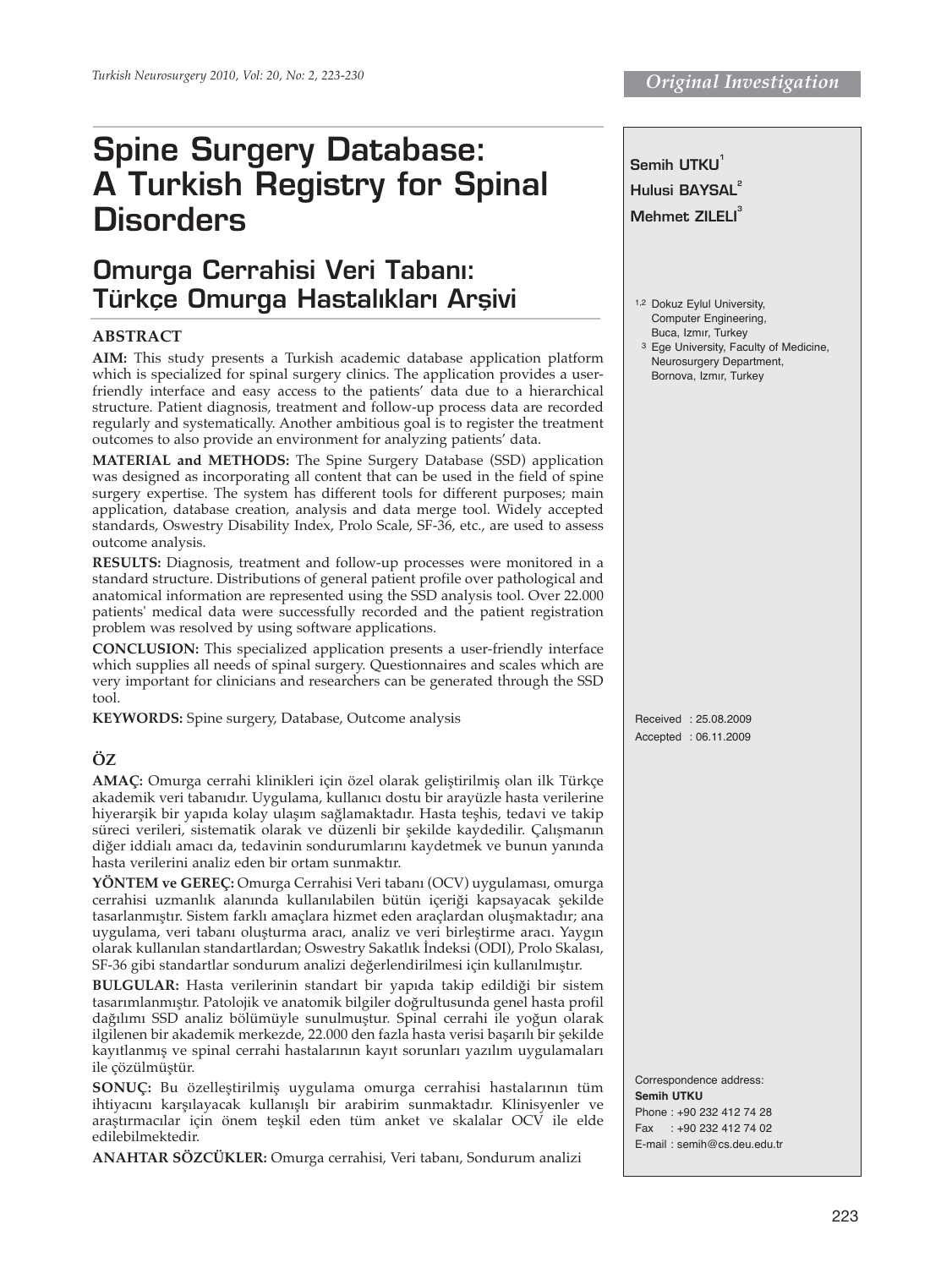## **INTRODUCTION**

It is clear that patients should be recorded and registered in a basic and standard ways in technology-driven surgical disciplines. Computerbased medical records totally have now taken the place of paper-based medical records in order to provide specialists a faster and more systematic way to keep and gather medical data (18,21,23,27,29,32). Using computer-assisted patient recording systems brings several advantages including increased efficiency of administration, reduction of data entry errors, improved ability to solicit sensitive or confidential information, elimination of paper storage, and the potential for automatic scoring and report generation (5,17,25). In health care systems, large amounts of biological, clinical and administrative data are stored in clinical repositories to identify and integrate patient information for research and utilization objectives (2, 22).

It is crucial to keep patients' data regularly and systematically and to have easy access to these data during diagnosis, treatment and follow-up phases in spine surgery clinics (15). Clinical information, symptoms, radiological examination, results of other reviews and patients' scores before and after surgery must also be followed-up. When there is a huge increase in the number of patients, it becomes more difficult to follow-up patients due to rise in data. A potentially large amount of data and lack of multilanguage support creates a necessity in this area.

Various applications and methods are used to record patient data by specialists. Existing applications in the field of spine surgery do not provide sufficient detail and ease of data entry to the specialist. These applications organize the patients' clinical data, but they have some disadvantages, such as difficulties in managing the patient followup process and lack of multi-language support. Choosing a software application involves balancing several competing factors. These include cost, ease of use, the availability of technical support and maintenance, recognition of the inherent limitations imposed by the software, consideration of existing database platforms, and compatibility with other applications (9). SSD (Spine Surgery Database) was developed to fill these gaps in spine surgery clinics.

Clinical data analysis used to improve healthcare system and to establish quality benchmarks have a potential impact demonstrated by recent reports of

the Medicine Institute (8). Indeed, databases are important and widely used tools in science including modern medical practice and clinical research (2). A database has been defined as a structured repository of data that allows for ongoing data collection, modification, and retrieval (6, 7). Data which will be used in the health care systems should be carefully defined when designing medical databases. In general, it is preferable to be as precise as is meaningful and to record quantitative rather than qualitative measures. Storage of patient data in spinal surgery clinics more regularly and with all the detail and managing the follow-up process in detail, and more importantly to access all data at any time and swiftly are important steps. First of all, this study was intended as a Turkish academic database program to reach these goals. In this program, patient data are kept systematically and implemented for easy access. We also wanted to develop a comprehensive database structure that contained all data in spinal surgery clinics and to submit an interface to access the outcome analysis results by using these data.

## **MATERIALS and METHODS**

The Spine Surgery Database application was designed as incorporating all contents that can be used in the field of spine surgery expertise. This application presents a simple usage together with its most complicated data entry due to its hierarchical structure. In this context, preparation of required content that matters for this study and substructure analysis for software were started in 2006. After the arrangements and error controls, the study was concluded in 3 years.

Spine Surgery Database software was designed according to run with Windows operating system. Software was developed by VB. NET programming language by using. NET Framework substructure. The Microsoft. NET Framework is a software framework that can be installed on computers running Microsoft Windows operating systems. It includes a large library of coded solutions to common programming problems and a virtual machine that manages the execution of programs written specifically for the framework. The. NET Framework is a key Microsoft offering and is intended to be used by most new applications created for the Windows platform. Microsoft SQL Server 2005 was preferred as database working in harmony with NET platform.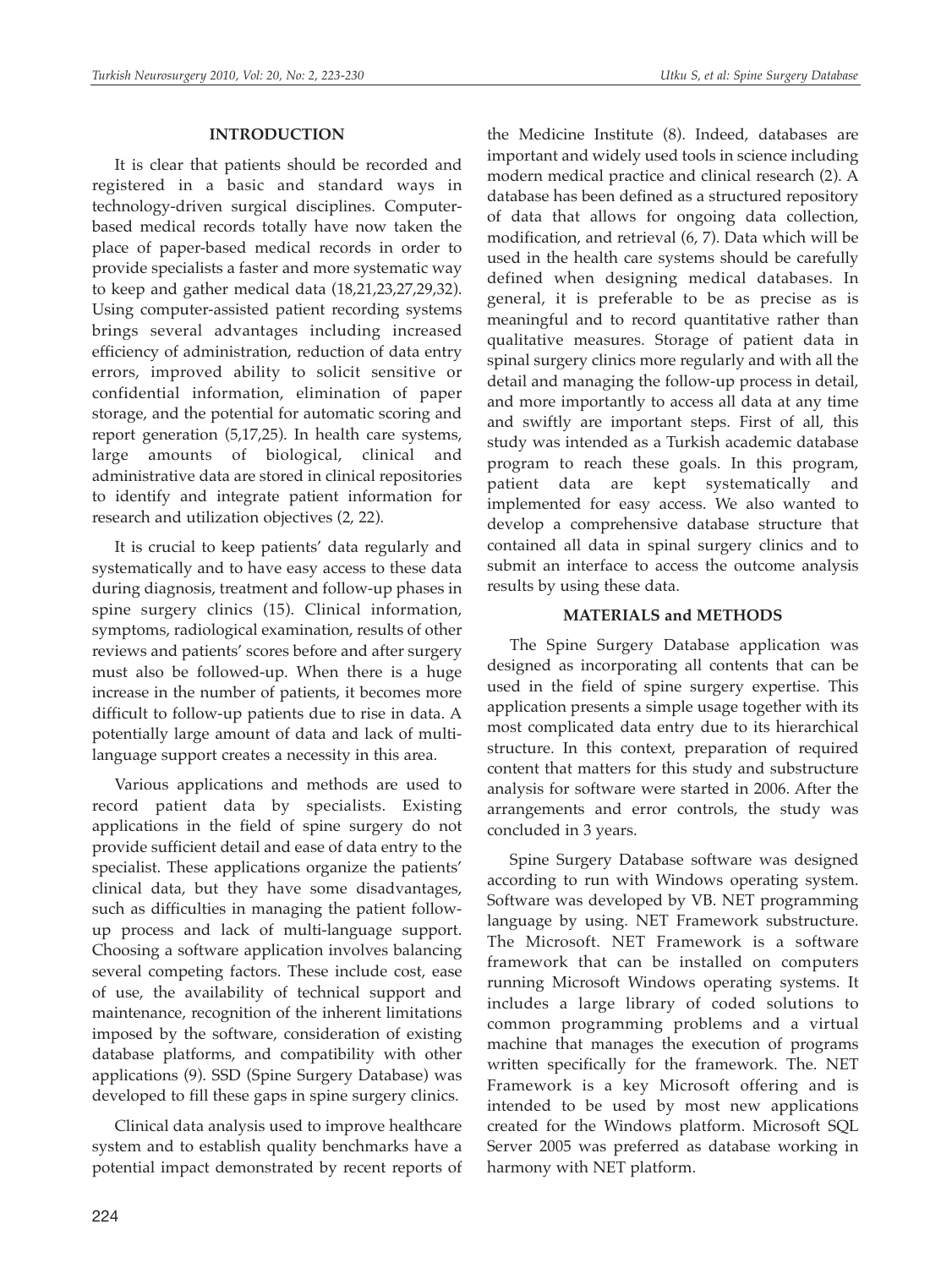Stored procedures are entirely used to query all required data in application. While stored procedures are handled at the server side, they are more effective and safe method to perform queries (20). Application has various data types like tables as seen in Figure 5. These kinds of data are stored using XML (Extensible Markup Language) technology in databases. XML is designed as a markup language to standardize data. Complex data of the application are stored in database as XML (4,28).

System is composed of software fragments which handles different functions:

*Main Application:* The interface which users search, input and list user data. The most commonly used part of the system by the specialists. Because of this, the interface contains visual elements such as image buttons and keyboard shortcuts.

*Database Creation Tool:* The application which prepares database for first-use. System uses SQL Server as database. Database should be prepared before using system. This tool creates all tables which are used application and makes system ready for first use.

*Data Merge Tool:* The application which compares and merges data on different systems to make them up-to-date. Data merging is a big problem in systems which allows multiple data entries. This tool helps specialists when choosing the different data entered for the same patient by listing conflicted items.

**a) Work-flow:** The system has 7 different modules to provide a fast and effective way to input and analyze patient data.

Patient Search/List Module Patient General Info Module Medical History/ General Information Module Diagnosis Module Treatment Module Follow-up Module Multimedia Module General work-flow of the system is depicted in

Figure 1.

System has two different work principles for new and existing patients. If patients' record does not exist in system, patients are recorded with brief information. If the patient had been recorded before, a more detailed "Patient Search/Listing Page"



*Figure 1: System Overview.*

becomes accessible. These search pages direct to "Patient Operation Page" (Patient General Information Form) which is filled for the patient. The patient search process can be done according to one parameter or more parameters. This process provides quick access to the patient data. Existing patients can be searched by name, surname, and arrival date. At the same time, the search process can be run by using diagnosis, notes related with treatment of patient. The results of each search list can be recorded in Excel format on the disk, so that patient data can be examined and analyzed later.

The "Patient General Information Form" is a module which is used for quick information entry at basic level and access to the other details. The module is designed to allow users an effective and quick usage of the system. There is a detailed notetaking editor which contains patient information, general illness data, accessing the other modules and notes related with the patient. The most important part of patient general information module is diagnosis selection. "Anatomical Diagnosis" and "Pathological Diagnosis" can be appointed from sub windows of each diagnosis type. Each selected field under "Pathological Diagnosis" allows determining Diagnosis – Treatment – Follow up fields. Under Diagnosis–Treatment–Follow up sub-forms are activated in accordance with values.

Most of the fields in whole system are determined from selective areas. When the user chooses the data entry field, selected area activates and intended information can be signed and added. By this means, user can enter data quickly and consistently.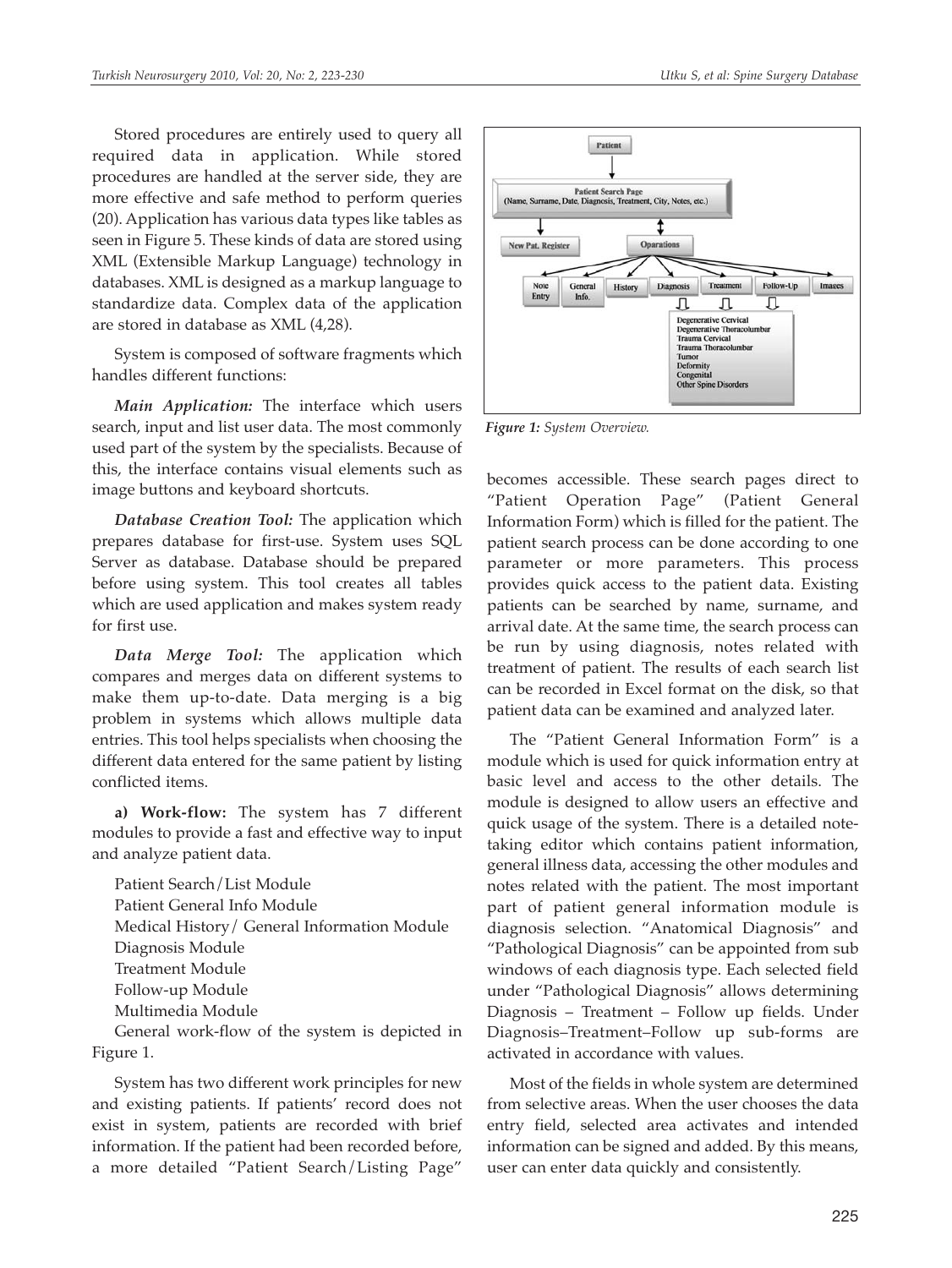**b) Diagnosis Modules:** 2 types of diagnosis can be chosen for all patients.

**1- Anatomical Diagnosis:** Steps of this diagnosis are Cervical, Cervicothoracic, Thoracic, Thoracolumbar, Lumbar, Sacral, All Spine, Craniocerebral, Peripheral Nerve. More than one localization can be chosen.

**2– Pathological Diagnosis:** Steps of this diagnosis are Degenerative Cervical, Degenerative Thoracolumbar, Trauma Cervical, Trauma Thoracolumbar, Tumor, Deformity, Congenital, Other Spine Disorders. More than one localization can be chosen.

There are a lot of sub-steps for pathological diagnosis. All clinical and radiological information, patient scores with surgical and medical treatment can be processed using these sub-steps. First of all, one of the types of "Pathological Diagnosis" must be signed to reach these sub-steps. Later, related information can be marked by selecting relevant points in the "Diagnosis" and "Treatment" boxes.

**c) Treatment Module:** There are many pages about detailed scales, measurement and operation techniques in 6 types of treatment modules. (1) Degenerative Cervical, (2) Degenerative Thoracolumbar, (3) Trauma Cervical, (4) Trauma Thoracolumbar, (5) Tumor, (6) Deformity

**d) Follow-up Module:** The patient follow-up process is also important for the clinicians. All patients should be followed up in order to assess the

risks and benefits of a certain therapy. In many cases of spinal surgery, this can only be done after a minimum of 3-6 months followed by the surgery. Monitoring treatment process periodically is essential for achievement of treatment. For this reason, this study aims that follow-up process forms accordance with patient pathologic diagnosis. The important point of this module is that diagnosis periods are made individually and considering of patient visit time if the patients have had one more pathologic diagnosis. This study contains essential arrangements for the diagnosis periods.

**e) Recording Figures and Videos:** Patients' digital data – patients' direct radiograms, CT and MR images, other patient figures and videos- are usually not accesses on time and they exist in different places. Thus, there are problems about patient diagnosis, treatment and follow-up process. Speialists can access these data from one location and on time with this system, so this operation provides efficiency to the expert. In this study, a multimedia module was designed to ensure these needs. Patients' digital data can be loaded into the system and displayed by date.

**User Tools:** During the study, presentation of many obtained data and fast and efficient usage by the user of these data were examined; different solution was presented with friendly user interfaces. Figure 2 shows "Patient Main Form". A few examples about interfaces are on Figure 3, 4 and 5. Specialists can take notes about patient, decide

|                                                   | Hasta Bilgileri                        |                                           |                                                                            |                                                      |                  |                              |                          |                   |               |  |
|---------------------------------------------------|----------------------------------------|-------------------------------------------|----------------------------------------------------------------------------|------------------------------------------------------|------------------|------------------------------|--------------------------|-------------------|---------------|--|
| Hasta No 90862                                    |                                        |                                           | □ Özel Hasta<br><b>Yas 21</b><br>Tarih 11.01.2009<br><b>Cinsiyet ERKEK</b> |                                                      |                  |                              |                          |                   |               |  |
| Ad Vedat                                          |                                        | Protokol Klinik                           |                                                                            |                                                      | Protokol Hastane | Protokol Çalışma1            |                          | Protokol Çalışma2 |               |  |
| Soyad Aksoy                                       |                                        |                                           | 0                                                                          | 2009003431                                           |                  | $\bf{0}$                     | $\overline{\phantom{a}}$ | $\bf{0}$          | $\rightarrow$ |  |
|                                                   | Tanı                                   | T11-12 fraktür                            |                                                                            |                                                      |                  | Tanı Kodu                    |                          |                   |               |  |
| Anatomik Tanı (*) Torakal                         |                                        |                                           |                                                                            |                                                      |                  | Patolojik Tanı (*) Trayma TL |                          |                   |               |  |
|                                                   | Sonuc                                  |                                           |                                                                            | Tedavi Posterior girisim T9-10-11-L1-L2 transpediki. | Tedavi Kodu      |                              |                          |                   |               |  |
|                                                   |                                        |                                           |                                                                            |                                                      |                  |                              |                          |                   | Yan Tipi      |  |
|                                                   |                                        |                                           |                                                                            |                                                      |                  |                              |                          |                   |               |  |
|                                                   | GENEL & ÖYKÜ TANI FIEDAVİ GTAKİP ARSIM |                                           |                                                                            |                                                      |                  |                              |                          |                   |               |  |
|                                                   | Hasta 12.01.2009 - 26.01.2009          | <b>Patolojik Tanı</b><br><b>Trayma TL</b> |                                                                            |                                                      |                  |                              |                          |                   |               |  |
| Gelis Sebebi: Hastalık<br>Paket Hastası Değildir. | Hasta Refakatli Yatmıştır. Ref         | <b>Anatomik Tanı</b>                      |                                                                            | amacı ile                                            |                  |                              |                          |                   |               |  |

*Figure 2: Patient Main Form.*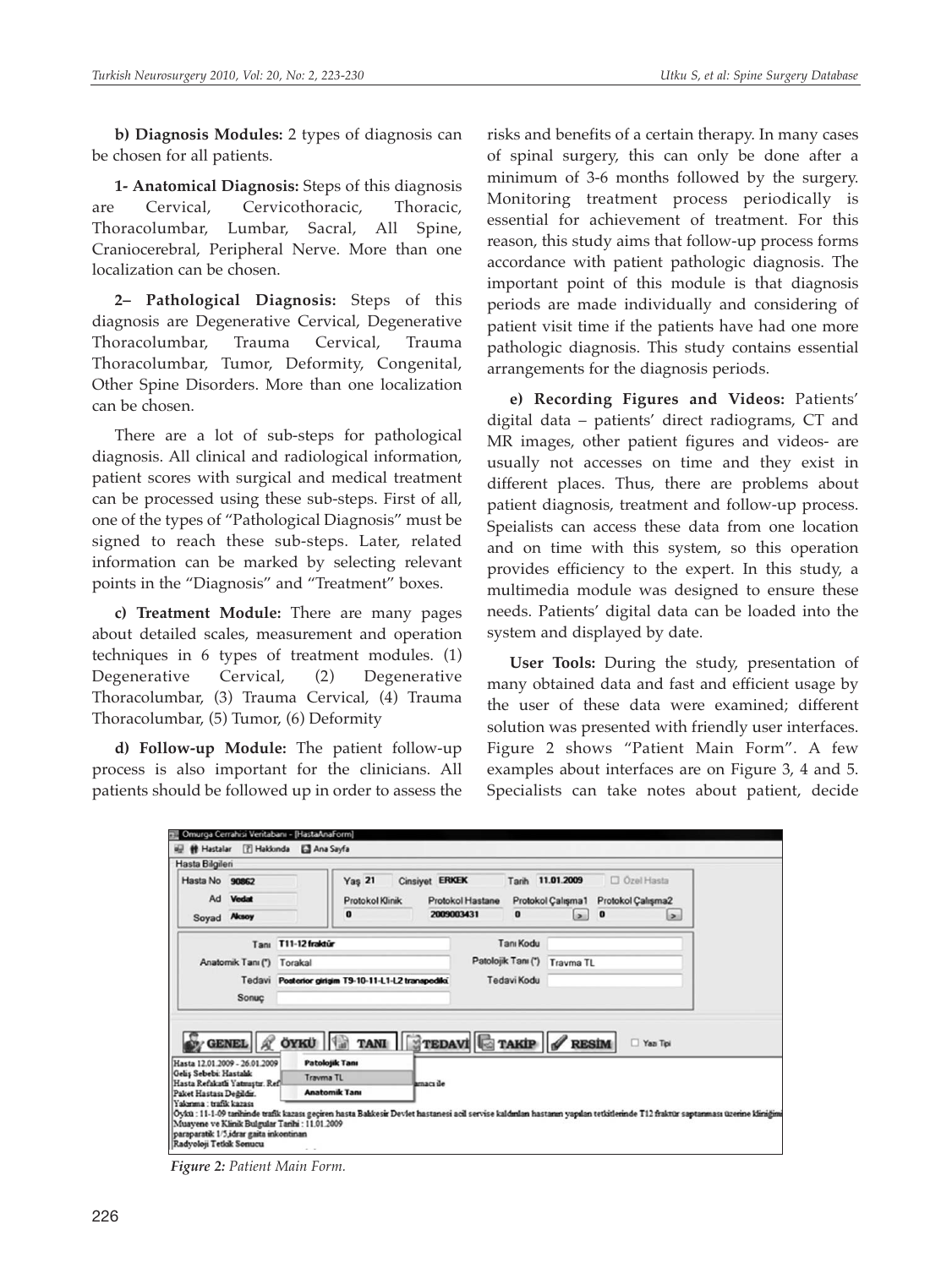

*Figure 3: Pathologic Diagnosis Choices.*

*Figure 4: Pop-up Windows in Sub-forms.*

**Q** Cancel

|                         | Levels  | Localization   |                      | Type                                |
|-------------------------|---------|----------------|----------------------|-------------------------------------|
| $\checkmark$            | $C2-C3$ | Posterolateral |                      | Contained subligamentous herniation |
| □                       | $C3-C4$ |                | Ÿ                    |                                     |
| Ω                       | C4-C5   |                | $\ddot{}$            |                                     |
| о                       | $C5-C6$ |                | $\ddot{\phantom{1}}$ |                                     |
| $\overline{\mathbf{v}}$ | C6-C7   | Median         |                      | Protrusion                          |
| □                       | $C7-T1$ |                | v.                   |                                     |
| п                       | $T1-T2$ |                | Y                    |                                     |
| $\overline{\mathbf{v}}$ | $T2-T3$ | Median         |                      | Contained subligamentous herniation |

*Figure 5: Complex data structures are displayed using compound form elements.*

anatomic and pathologic diagnosis and connect the other module with this form.

In an academic department busy with spine surgery patients, data entry of over 22.000 patients was successfully entered and problems of spine surgery data registry were solved with soft ware applications. Table I shows a simple analysis of pathological diagnosis created by excel program in 2246 patients with age distribution. Table II shows analysis of anatomical diagnosis created by the Excel program in 2355 patients with age distribution. Figure 6 depicts histogram of the Table I and Figure 7 depicts histogram of Table II. There are also tools to search patients with simple key words from diagnosis, treatment or notes entries.

#### **DISCUSSION**

There is now growing awareness among spine surgeons of the advantages in using registers to

|  |  | Table I: Profile of Pathological Diagnosis and Ages of a Subset of Patients in SSD |
|--|--|------------------------------------------------------------------------------------|
|  |  |                                                                                    |

| Age          | Degenerative<br>Cervical | Degenerative<br>Thoracolumbar | <b>Trauma</b><br>Cervical | Trauma<br>Thoracolumbar | <b>Tumor</b> | Deformity      | Congenital     | <b>Other Spine</b><br><b>Disease</b> |
|--------------|--------------------------|-------------------------------|---------------------------|-------------------------|--------------|----------------|----------------|--------------------------------------|
| $10 - 20$    | 4                        | 16                            | 10                        | 6                       | 27           | 12             | 11             | $\theta$                             |
| $20 - 30$    | 18                       | 97                            | 14                        | 20                      | 21           | $\overline{4}$ | 6              | $\theta$                             |
| $30 - 40$    | 72                       | 215                           | 13                        | 15                      | 34           | 6              | 6              |                                      |
| $40 - 50$    | 110                      | 313                           | 10                        | 13                      | 43           | $\overline{2}$ | 13             | $\theta$                             |
| $50 - 60$    | 99                       | 300                           | 13                        | 16                      | 62           |                | $\overline{2}$ | 2                                    |
| 60-70        | 70                       | 247                           | 8                         | 15                      | 48           | 1              | $\Omega$       | 2                                    |
| >70          | 34                       | 147                           | 5                         | 16                      | 20           | 3              | $\theta$       | 3                                    |
| <b>Total</b> | 407                      | 1335                          | 73                        | 101                     | 255          | 29             | 38             | 8                                    |

**Table II:** Profile of Anatomical Diagnosis and Ages of a Subset of Patients in SSD

| Age       | Cervical | Cervico-thoracic | Thoracic | Thoracolumbar | Lumbar | Sacral | All Spine      |
|-----------|----------|------------------|----------|---------------|--------|--------|----------------|
| $10 - 20$ | 22       | 2                | 11       | 9             | 29     | 10     | $\overline{4}$ |
| 20-30     | 44       | $\overline{0}$   | 18       | 9             | 110    | 7      | 2              |
| $30 - 40$ | 107      | 3                | 16       | 12            | 228    | 5      | 4              |
| $40 - 50$ | 152      | $\theta$         | 20       | 8             | 345    | 7      | $\mathbf{0}$   |
| $50 - 60$ | 136      | $\Omega$         | 40       | 17            | 322    | 10     | 2              |
| 60-70     | 90       | 0                | 24       | 8             | 286    | 5      | $\mathbf{0}$   |
| >70       | 39       | $\Omega$         | 18       | 9             | 164    | 1      | $\overline{0}$ |
| Total     | 590      | 5                | 147      | 72            | 1484   | 45     | 12             |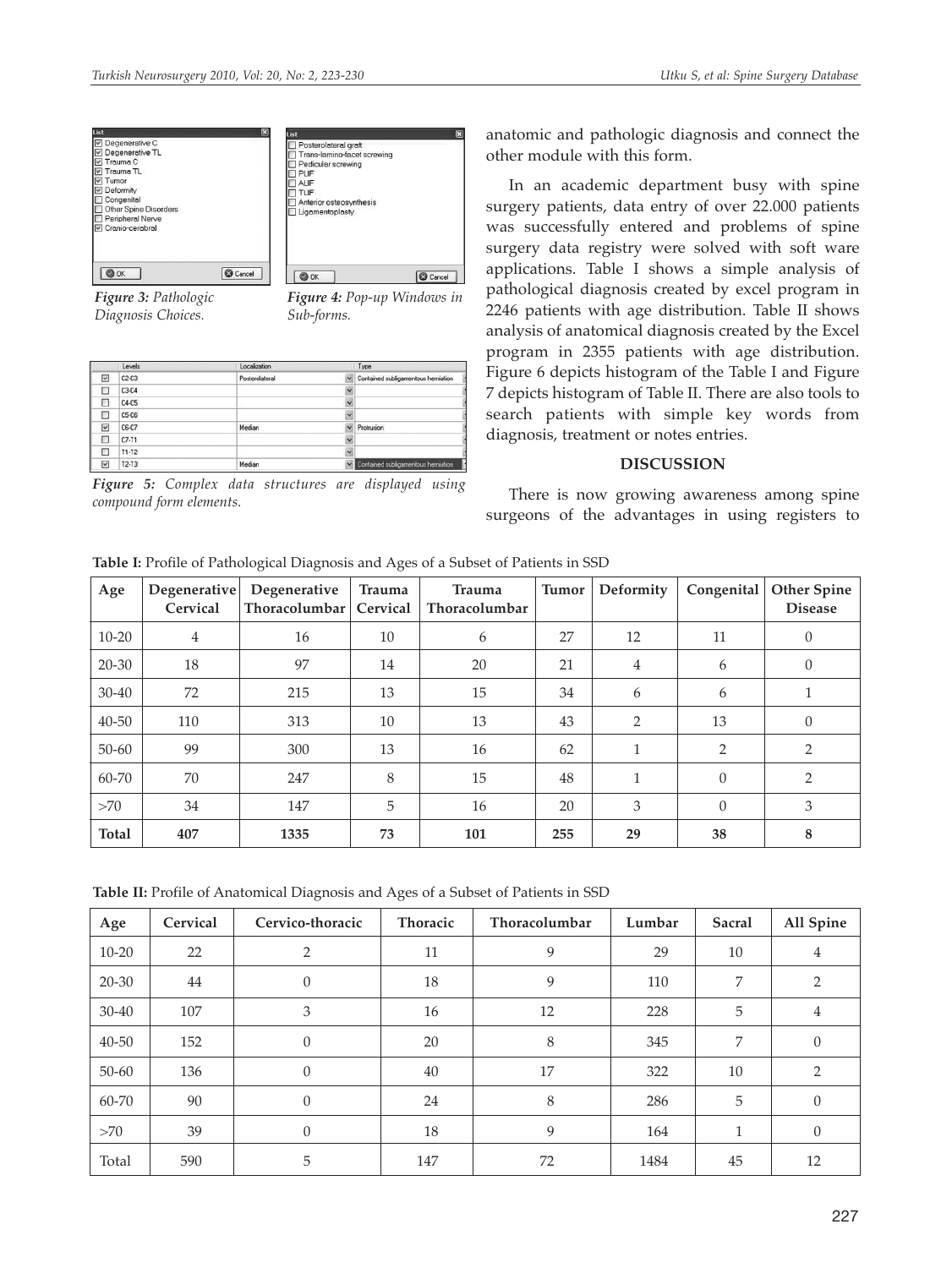

*Figure 6: Histogram - Profile of pathological diagnosis and ages of a subset of patients in SSD.*

facilitate the analyses and reporting of treatment outcome (13). Registers have the potential to provide information about the number and type of surgical interventions, adverse events and outcomes such as patient satisfaction, quality of life and costeffectiveness (12,19). In the narrowest sense, "outcomes" refers to what patients experience as a result of a disease and its treatment (14).

If the working conditions and requirements of the user are considered, reliable and quick access to patient data is critical. All these assessments were therefore made during the study. A system was designed where patients' data was entered regularly, and the diagnosis, treatment and follow-up processes were monitored in a standard structure. The designed system was prepared in a format where different user groups could be defined in and privatized with restrictions for the groups. A userfriendly interface was created. The patients can be searched fast and with different combinations. A database was designed to record the detailed patient data by considering all clinical applications. The form components have the capability to save Multimedia data. On the other hand, system data safety was secured by use of data backup to prevent failure of recorded data. If the following characteristics of "Spine Surgery Database" are considered, the SSD has some advantages;

- Diagnosis & follow up data are recorded regularly
- Complications are recorded methodically
- Multimedia data like film, figure and video are easily associated with patients
- Protocols are easily adapted into the system
- Patients are searched in a hierarchic structure easily



*Figure 7: Histogram - Profile of anatomical diagnosis and ages of a subset of patients in SSD*

- Self-Report Questionnaires and scales modules for Outcome Analyses

Data collection is dedicated to measurement of clinical outcomes (31). A registry is defined as a database of identifiable persons containing a clearly defined set of health and demographic data collected for a specific public health purpose. Eight requirements are identified as crucial for the successful development of a new registry. They include an implementation plan, adequate documentation, quality control procedures, case definition and case finding (ascertainment) procedures, determination of data elements, data collection and processing procedures, data access policy, and a framework for dissemination of registry data and findings (26).

A HIS (Hospital Information System) is designed to manage the administrative, financial and clinical aspects of a hospital. A perfect database system seems to be associated with HIS systems. However, the Spine Surgery Database (SSD) system does not intend to be a part of whole hospital systems. This is an academic database system focused on spinal disorders. The SSD is designed to register patient data with necessary protocol numbers used in HIS. Also, the SSD has a flexible database structure. Therefore, several coding mechanisms (e.g. the Social Security Institution in Turkey) can be added to the system. In this study, patient data was divided into sub-categories as general information, history, diagnosis, treatment and follow-up. The general information category consisted of a field which keeps common data such as individual information, address, telephone number, and reference center for each patient. General information data are also used for detailed search processes of the patients.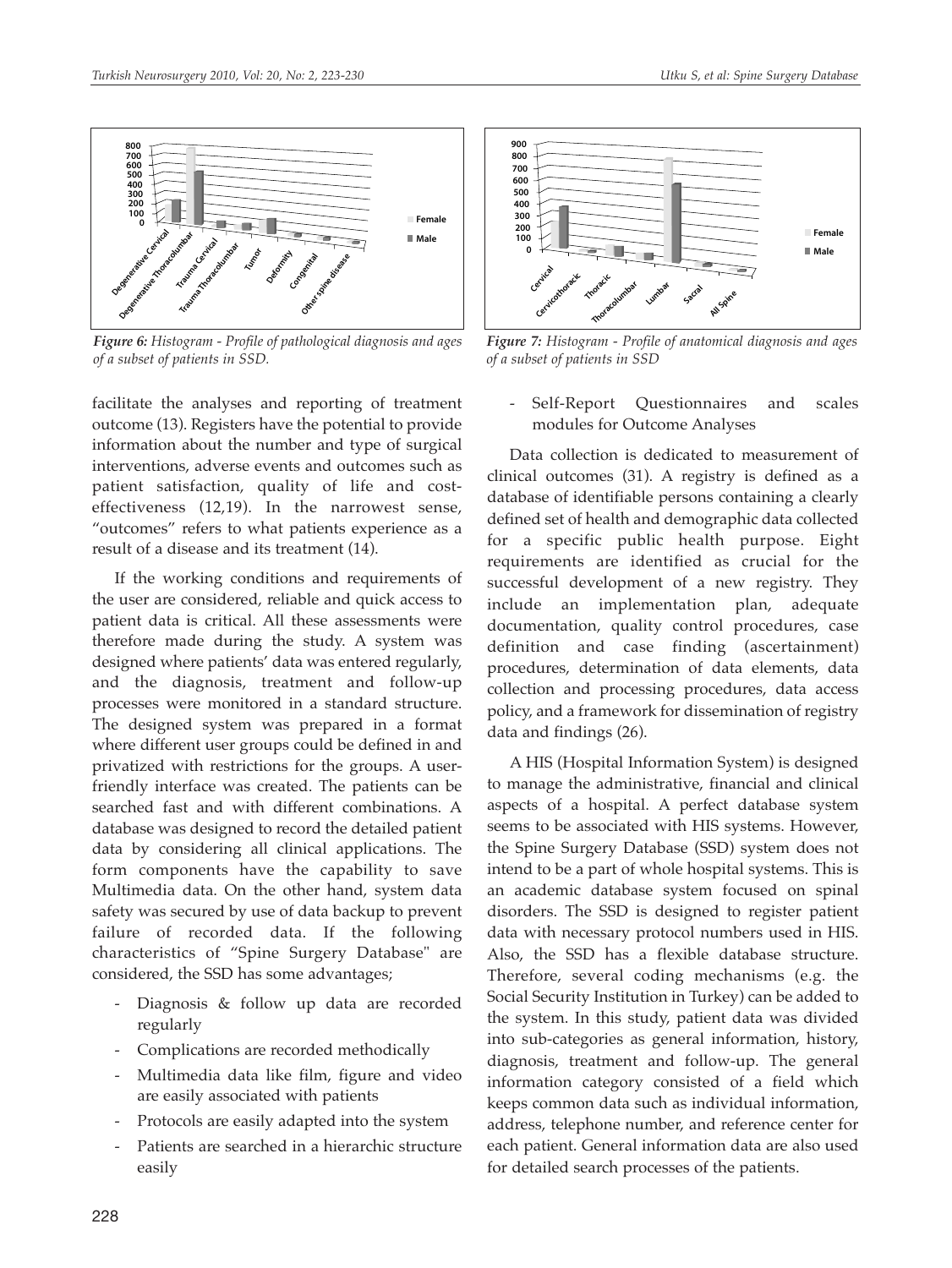History category is comprised of patients' information which has the content of anamnesis data, pathological data, and previously applied medical and surgical treatments. Diagnostic classifications and diagnostic data of patients are entered into the detailed sub-forms prepared separately for each diagnosis. Two types of diagnosis can be entered into the system as "anatomical" and "pathological" for each patient. Different pathological diagnosis sub-forms can be accessed by using pathological diagnosis sub-steps defined for patient. Patient treatments and followup process at different times can therefore be recorded regularly and properly.

There are a lot of applications in the market for patient data record and follow-up. This study differs from other applications with its specialized structure for the neurosurgery specialty. The study is unique in its application field as it supports the Turkish language.

Clinical success in the treatment of spinal disorders has traditionally been measured in terms of mortality, physiological changes (e.g., nerve conduction), or improvement in physical findings (e.g., weakness). More recently, outcome measures have been introduced that take into account the patients self-report of their physical function and health. Commonly used measures such as the ODI, Prolo Scale, VAS, JOA Scale, Beaujon-Lassale and SF-36 (3). The Oswestry Disability Index (ODI) has become one of the principal condition-specific outcome measures used in the management of spinal disorders (10,11). The SF-36 consists of 36 questions on the general health status of patients, and provides 8 specific categories of physical and emotional scores: physical functioning, rolephysical, bodily pain, general health, vitality, social functioning, role emotional and mental health (30). The Japanese Orthopaedic Association (JOA) has developed clinical symptom scores for patients with cervical spondylotic myelopathy and herniated lumbar disc separately.

Assessment of functional status by self-report questionnaires and scales has become an important task for back pain clinicians and researchers (16). All questionnaires and scales which are very important for clinicians and researchers can be generated through the SSD tool. As a result, it presents a highly effective method for outcome analysis

When the global solutions are reviewed and compared with this study, they do not have essential characteristics such as easy data entry and data synchronization on different offline computers. Spine Tango has been recommended as a comparable solution in this area (24). The general workflow of Spine Tango is based on optical forms and software which transforms paper-based media to the digital format. At first glance, using paper seems to be efficient for patient diagnosis and follow-up. In the golden age of mobile devices optical forms are no more popular due to high costs.

Spine Tango requires users to have an advanced knowledge of web applications and many of our colleagues failed with it because of the complexity and time constraints (1). Besides the problems with content and technology, an additional issue arose, which was taken very seriously by the committee: though mandatory demographic data for the creation of an online patient chart was minimal, electronical transfer of this data across regional or national borders conflicted with regulations about patient privacy in some countries if written informed consent was not given by patients or their families. SSD can be used even on lightweight devices such as netbooks which are commonly preferred. Also experts may review patients' previous data while entering new information.

#### **RESULT**

This is the first Turkish academic spine database program to be used in clinics in which spine surgery has been implemented. Using this database program, it is possible to monitor the patient data in details, to record and analyze the clinical information, results of radiological examination, other minor examinations, patient scores and operation data of common spinal diseases and surgeries. In the future, it is planned to develop a patient monitoring and follow-up web application for the Turkish spine surgeons to unite experts in one place.

#### **REFERENCES**

- 1. Aebi M, Grob D: SSE Spine Tango: A European Spine Registry promoted by the Spine Society of Europe (SSE). Eur Spine J 13(8):661-662, 2004
- 2. Arts DG, De Keizer NF, Scheffer GJ: Defining and improving data quality in medical registries: a literature review, case study, and generic framework. J Am Med Inform Assoc 9(6):600-611, 2002